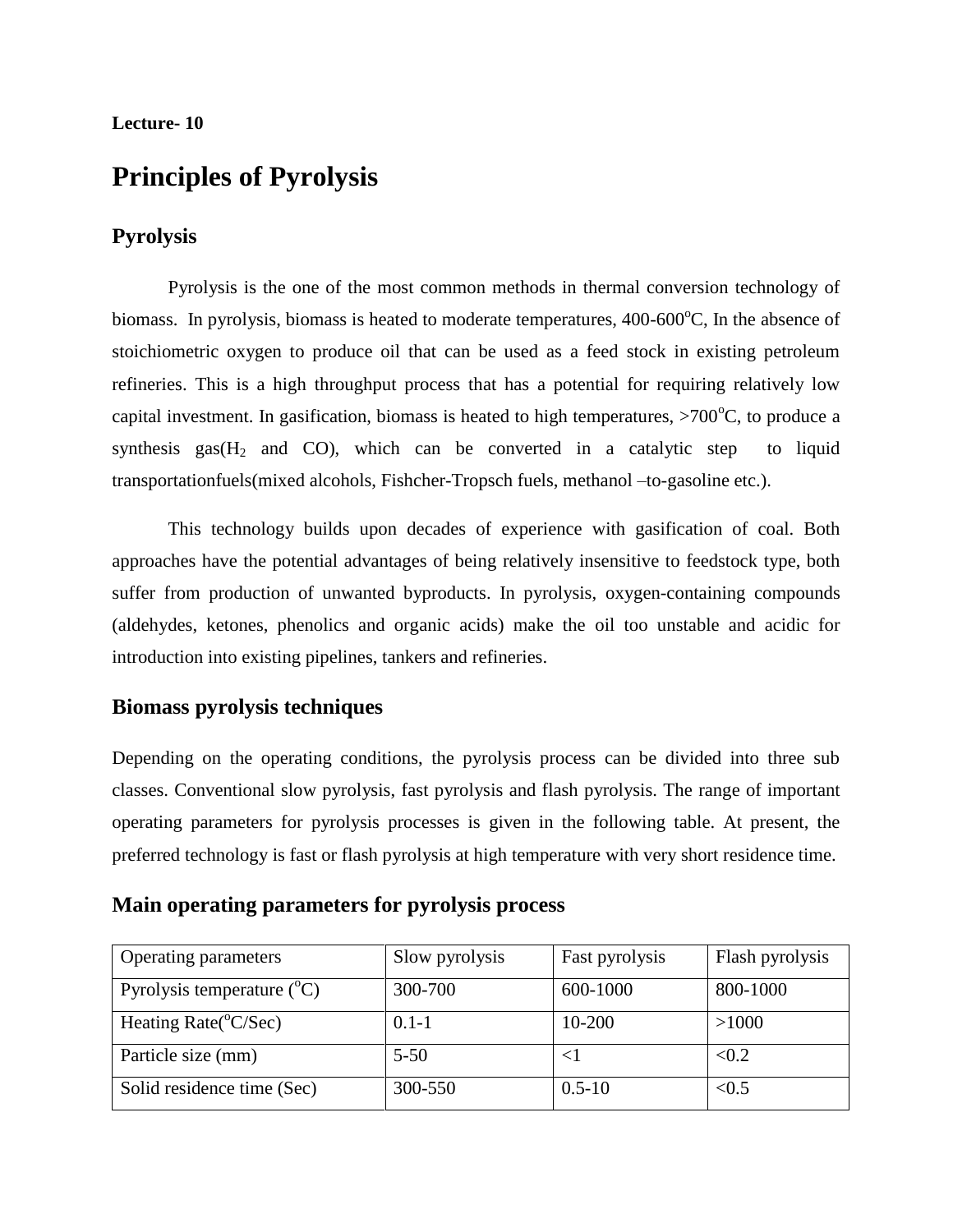# **Pyrolysis processes**

# **Slow pyrolysis**

Slow pyrolysis is a conventional pyrolysis process whereby the heating rate is kept slow (approximately 0.1-1  $\textdegree$ C/s). This slow heating rate leads to higher char yield than the liquid and gaseous products. Slow pyrolysis has been utilized for thousands of years primarily for the production of charcoal. In slow wood pyrolysis, biomass is heated to  $\sim$ 500 °C. the vapour residence time in the reactor, gas-phase products have ample opportunities to continue to react with other products to form char.

#### **Fast Pyrolysis**

Fast pyrolysis uses much faster heating rates (about  $10{\text -}200^{\circ}$ C) and is considered as a better process than slow pyrolysis for producing liquid or gases. In fast pyrolysis the liquid product yield is higher since the fast heating rates allow the conversion of thermally unstable biomass compounds to a liquid product before they form undesired coke. Typically, fast pyrolysis processes produce 60-75 wt% of liquid bio oil,15-20%wt of solid char and 10-20 %wt of noncondensable gases depending on the feed stock used. Fast pyrolysis occurs on the timescale of a few seconds or less. Therefore, chemical reaction kinetics, heat and mass transfer processes and phase transition phenomena play important role in product distributions. Among pilot scale reactors, fluidized bed reactors are best suited for the process as they offer high heating rates, rapid devolatilization and are easy to operate. Other reactors such as entrained flow reactors, circulating fluidized bed reactors, rotating cone reactors etc. are also used for this purpose.

#### **Flash pyrolysis**

Flash pyrolysis is an improved version of fast pyrolysis, whereby the heating rates are very high,  $>1000^{\circ}C/s$ , with reaction times of few to several seconds. Present reactors for flash pyrolysis include fluidized bed reactors, vacuum pyrolysis reactor, rotating cone reactor, entrained flow reactor, ablative, vortex or blade, twin screw reactors. Entrained flow or fluidized bed reactors are considered the best reactors for this purpose. Due to the rapid heating rates and short reaction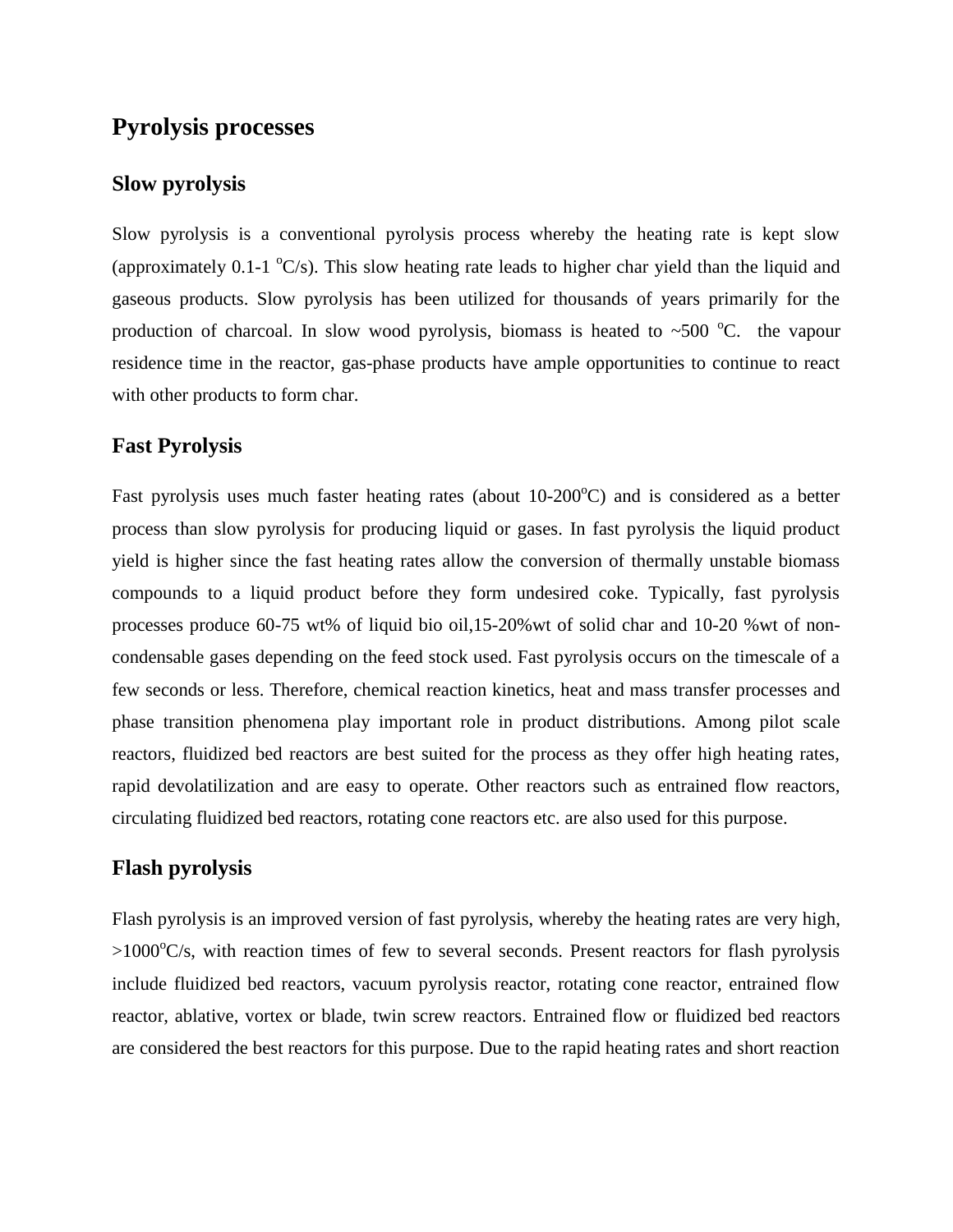times, for better yields, this process requires smaller particle size compared to the other processes.

# **Types of biomass pyrolysis reactors**

#### **Small-scale pyrolysis devices for fundamental research**

#### *1.Resistively heated micro-furnace or tube pyrolyzer*

Micro furnaces provide a constantly heated isothermal pyrolysis zone into which samples are introduced by a liquid syringe, solid plunger syringe, or in a little cup. Lack of control of the temperature/time characteristics of the sample has made the continuous-mode pyrolyzer less attractive for precise analytical work. However, the combination of a pulsed molecular beam source with the continuous mode pyrolysis oven overcomes these control problems.

#### *2.Resistively heated element pyrolyser*

Filament pyrolyzers can acquire a controlled pyrolysis temperature extremely quickly. An initial pulse of heating at high voltage produces a current through the metal filament causing it to heat rapidly until the programmed pyrolysis temperature is achieved. The pyrolysis temperature is maintained by reducing the voltage. The filament pyrolizer such as a Pt-coil pyrolizer appears to be the mostly used among various commercial models of the pyrolysis reactors. Samples that are soluble in a volatile solvent are pyrolysed using a ribbon probe. Those that are not heated using a coil probe. While samples are added directly on to the ribbon probe, quartz tubes are used to hold the samples before being inserted into the coil probe with regards to the later, the exact pyrolysis reaction time is difficult to determine since the sample never come in to direct contact with the filament.

#### *3.Curie-point filament pyrolyzer*

Curie point pyrolyzer utilizes ferro-magnetic metals to provide rapid and reproducible heating conditions. The sample is positions on to the end of pyrolysis wire made from an appropriate ferro-magnetic alloy. It is then inserted the pyrolyzer and rapidly heated using a high frequency induction coil. The temperature ceases to rise when the curie-point of the metal has been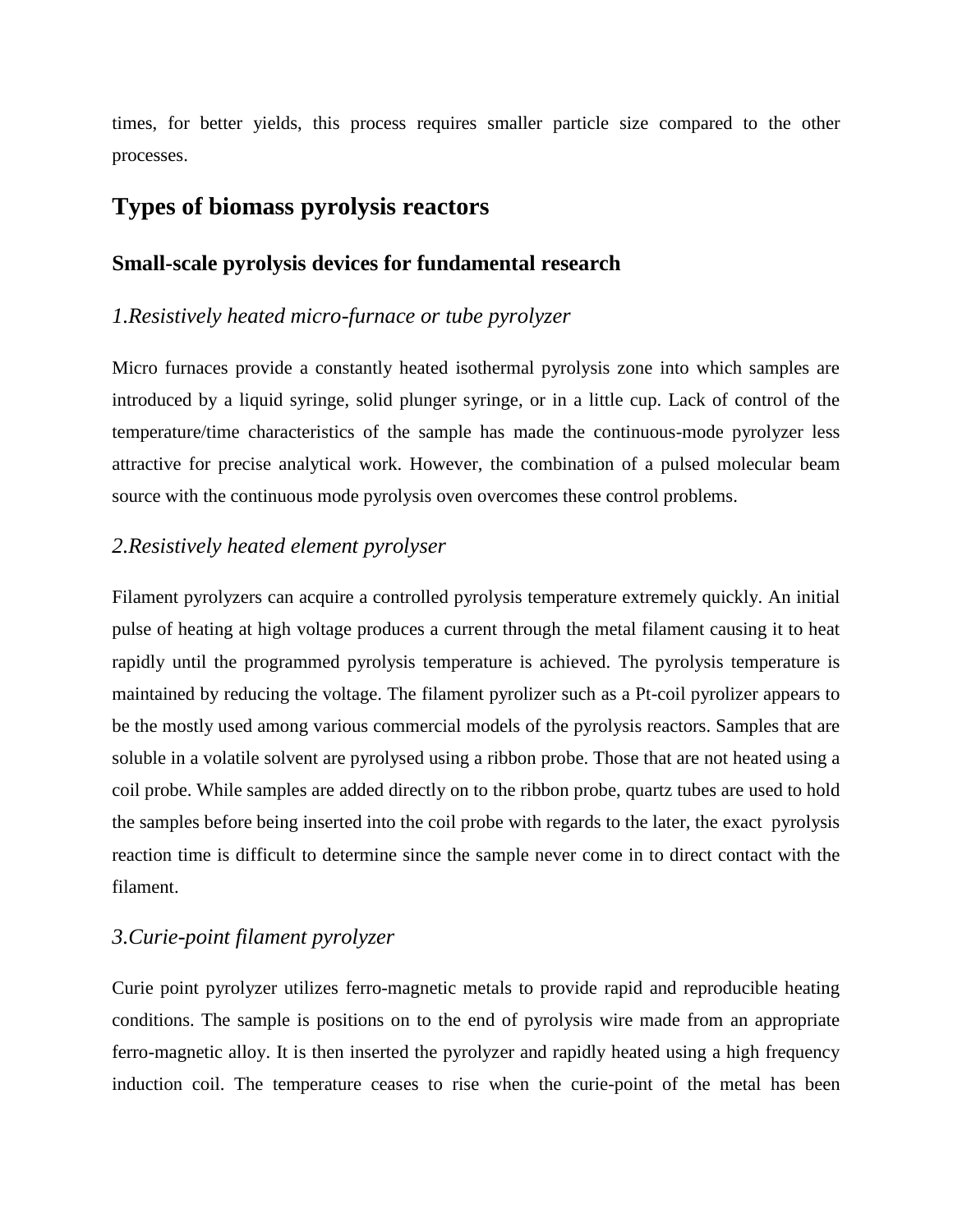reached. That is the exact reproducible temperature at which ferro-magnetic material loses its magnetism. At this point the temperature remains constant until the coil is switched off. In contrast to the micro furnace, the rise time of curie-point pyrolyzer is much faster. However, the choice of different pyrolysis temperatures is limited since they are determined by the curie point of available materials.

### *4.Laser pyrolyzer*

The Laser pyrolyser consists of a laser and the associated optical devices , the sample chamber and cold trap. The laser is focused through microscope objective lense and the targeted area is pyrolysed using either a continuous wave or a number of high energy pulses. The thermal interaction between laser and material initiates a shock which in turn produce a range of pyrolysis products. A variety of different laser can be used as a fragmentation source depending on the type of material being pyrolysed. Lasers used for pyrolysis include Nd:YAG laser (1064nm), an rogan ion laser(458-515 nm)and a ArF eximer laser(193nm) to name a few. The use of laser as a fragmentation source has several advantages. Unlike the filament, curie-point and the furnace pyrolyzer, laser pyrolysis requires the very little sample preparation or pretreatment since analysis is performed directly on the solid polymer matter. The intense, short duration laser beam enables rapid temperature rise times, followed by rapid cooling, reducing the potential for secondary reactions between the pyrolysis products and therby simplifying interpretations of fragmentation patterns. finally, the collimated nature of the laser beam enables focusing to achieve spatial resolutions in targeting specific areas and layers of the sample.

#### *5.Plasma pyrolysis reactor.*

Plasma pyrolysis reactor offers some unique advantages for biomass conversion, in comparison to conventional pyrolysis at low temperatures and slow heating rates. The high energy density and temperature associated with thermal plasmas and the corresponding fast reaction times provide a potential solution for the problems that occur in conventional pyrolysis processes, such as low gas productivity and the generation of heavy tarry compounds. Nevertheless, plasma pyrolysis of biomass for energy and chemical production are seldom studied because of the high electrical power consumption. In fact, the temperature initiated in thermal plasma (usually 2500- 9500  $^{\circ}$ C) is much too high for biomass pyrolysis. Recently there was an study which resulted that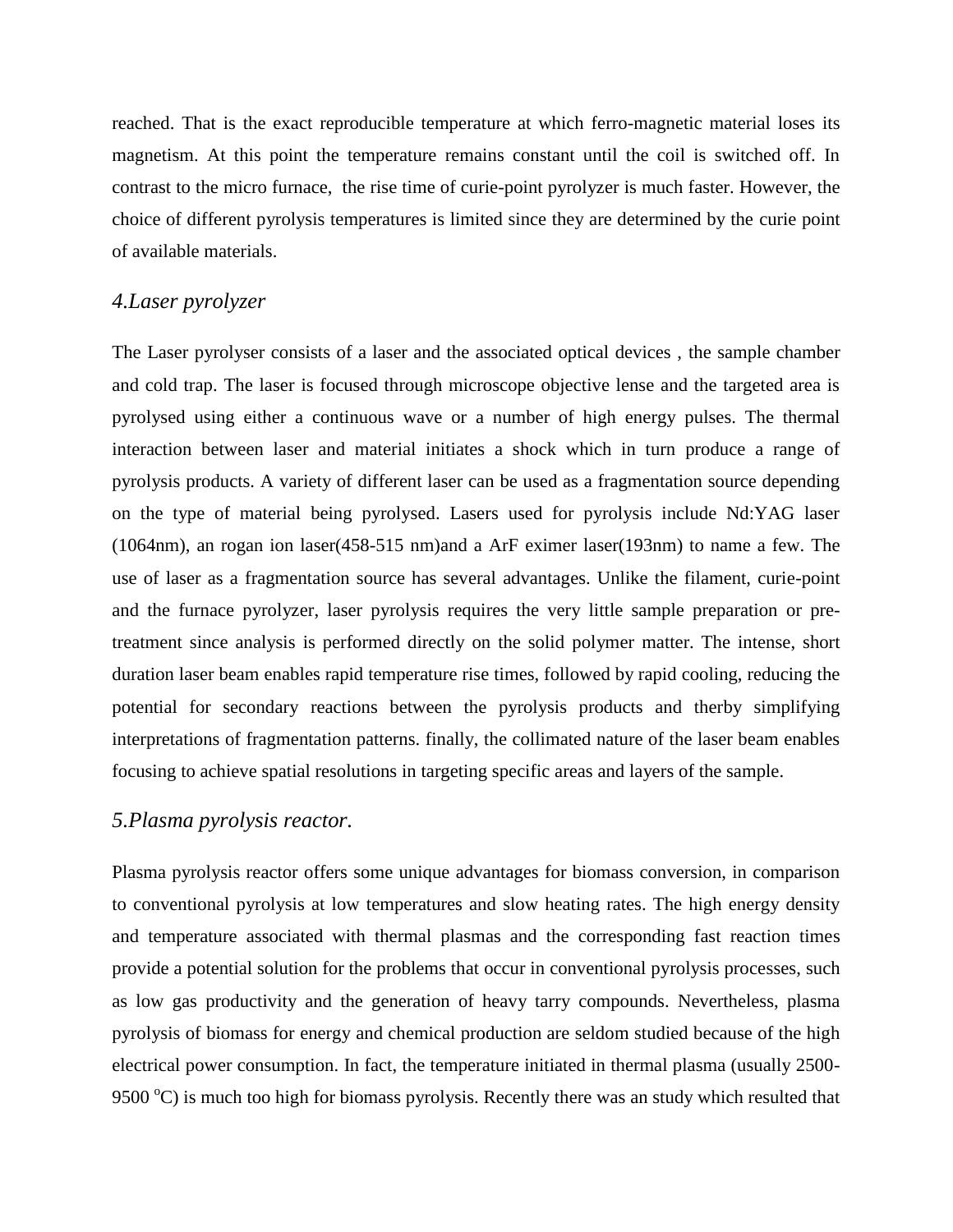this type of plasma combines the high plasma reactivity and thermal efficiency with a medium temperature (900-9500 $\degree$ C) and favours hydrocarbon cracking and thus increase the yield of syngas. This method is therefore practical interest for the utilization of biomass material for the purpose of syngas and char production.

# **Pilot scale pyrolysis reactors**

# **1. Fixed Bed Reactor**

Fixed bed reactors were traditionally used for the production of charcoal. Poor and slow heat transfer resulted in very low liquid charcoal yields. These gasifiers are divided into downdraft and updraft fixed bed reactors. Their technology is simple, reliable and proven for fuels with a relative uniform size. In a down draft fixed bed reactor, solid moves slowly down and a vertical shaft and air introduced and reacts at a throat that supports the gasifying biomass. The solid and product gas move downward in a co-current mode. A relatively clean gas is produced with low tar and usually with high carbon conversion. In contrast, the updraft fixed bed reactor is characterized by solid moving down a vertical shaft and contacting a counter-current mode. The product gas is very dirty with high levels of tars although tar crackers have been developed to alleviate this problem.

# **2. Bubbling Fluidized Bed Reactor**

Bubbling fluidized beds, biomass particles are introduced into a bed of hot sand fluidized by a recirculated product gas. The high heat transfer rates from fluidized sand cause rapid heating of biomass particles and some ablation by attrition with the sand particles occurs. The bubbling fluidized bed gasifier is characterized good temperature control and high reaction rates. They have greater tolerance to particle size range. They also have higher particulates and more moderate tar levels in product gastar cracking catalysts can be added to the bed. The bubbling fluidized bed pyrolyzer is characterized by simple construction and operation and is well understood technology. They have good temperature control, limited turn-down capability and provide very efficient heat transfer to biomass particles due to high solid density.

# **3. Circulating Fluidized Bed Reactor**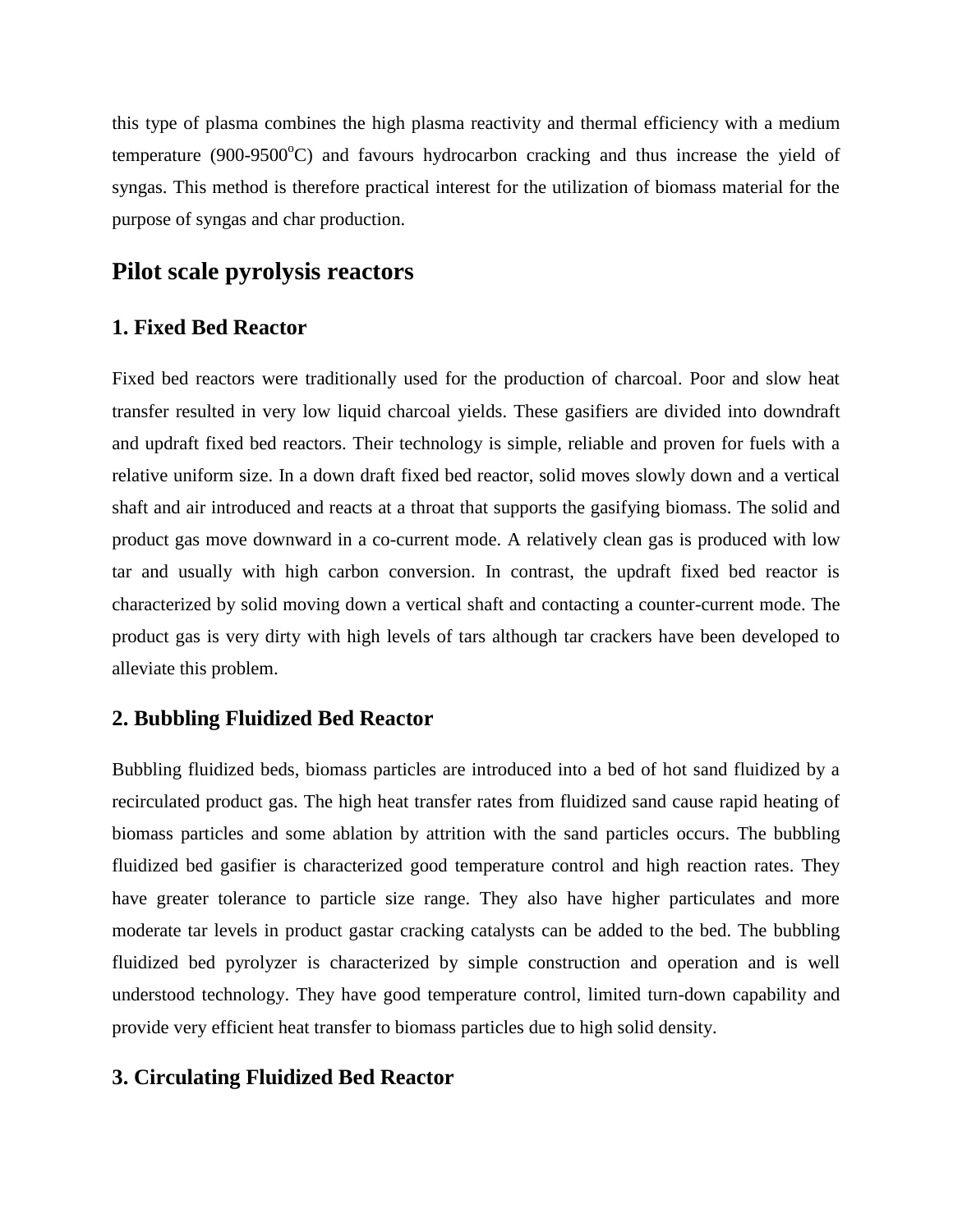For circulating fluidized bed reactors, biomass particles are introduced into a circulating fluidized bed of hot sand. The recirculated product gas, sand, and biomass particles move together. The high heat transfer rates from sand ensure rapid heating of biomass particles and ablation is more prevalent than with regular fluidized beds. The circulating fluidized bed gasifier is characterized by all features of the bubbling fluidized bed reactors in addition to higher cost at lower capacity. They are in-bed catalytic processing and circulation of hot solids can cause erosion problems inside the reactor vessel. The circulating fluidized bed pyrolizer is characterized by good temperature control in the reactor. the residence time for the char is almost the same as for vapour and gas.the char is attrited more due to higher gas velocities, which result in high char contents. The produced char is typically separated by cyclone.

#### **4. Entrained flow reactor**

Entrained flow fast pyrolysis is in principle a simple technology. however, most of the development of these reactors have not been as successful as had been hoped due to poor heat transfer between the hot gas and soil particles. This reactor can result in very high heating rates of the particles and the residence time can be varied from milli seconds to a few seconds. This gasifier reactor is characterized by a simple design, but costly feed preparation is needed for woody biomass. They require high gas flows in lower liquid yields.

#### **5. Vacuum Furnace Reactor**

For this reactor, biomass is thermally decomposed under reduced pressure. The vapours produced are quickly removed from the vacuum and recovered as bio-oil as condensation. This pyrolysis reactor is characterized by longer residence time of solid and short residence times. Other important feature in this reactor includes ability to produce larger paricles than most fast pyrolysis reactors and there is less char in the liquid product due to lower gas velocities. There is also no requirement for carrier gas and the process is mechanically complicated. The typical liquid yields for dry biomass feed obtained in this process are from 35 to 50%.

#### **6. Ablative Reactor**

The ablative reactor is characterized by high velocity impact of particle on a hot reactor wall, achieved by centrifugal force or mechanically. High relative motion is achieved between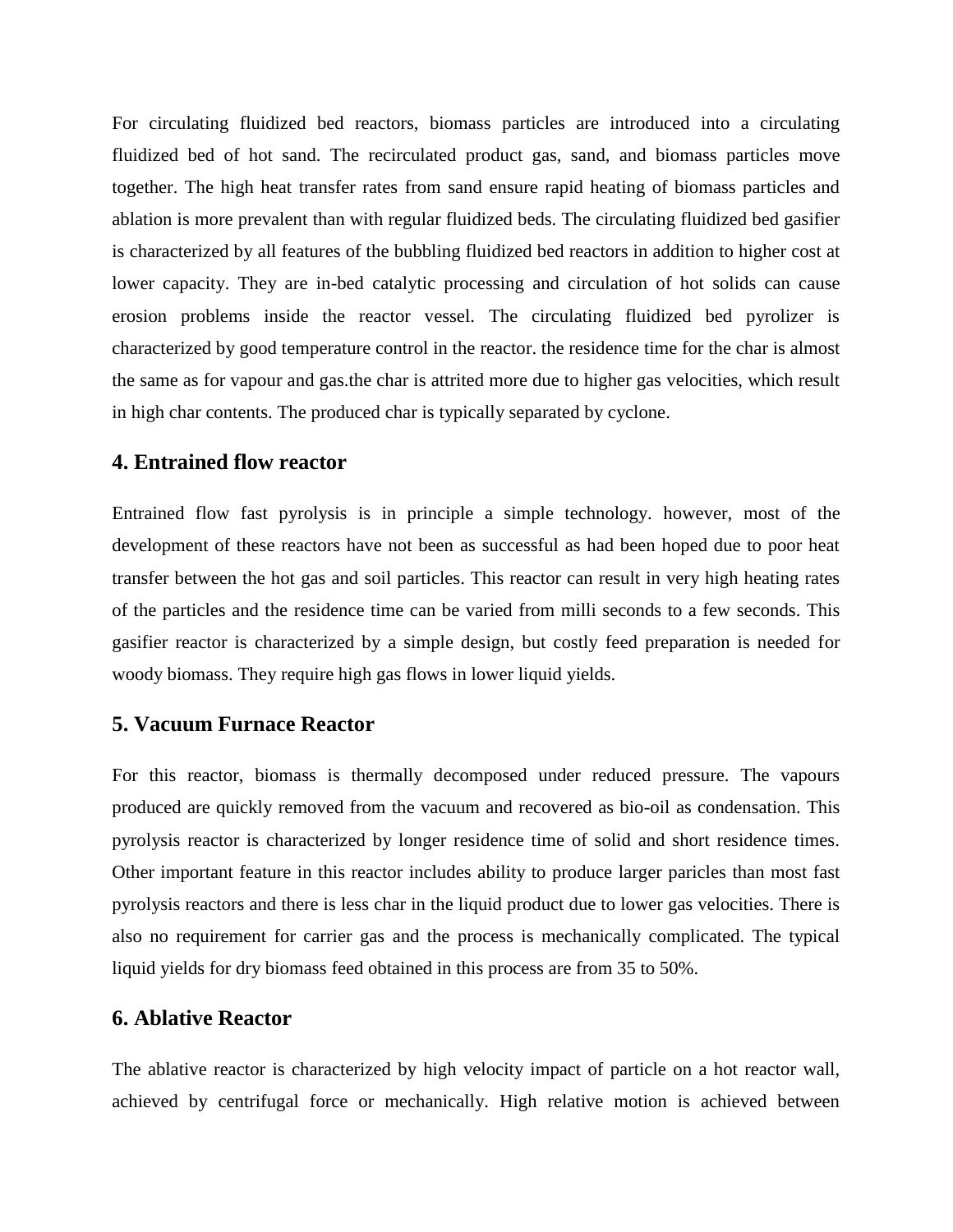particles and the the reactor wall which is typically less than 600  $^{\circ}$ C. the system is more intensive and the process is mechanically driven so the reactor is so complex.

The ablative pyrolysis reactors have considerable advantages over conventional fluidized bed reactors,

- 1. No milling of the biomass is required, because the heat introduced as the particles are pyrolysed as by the direct contact with the hot surface.
- 2. They have good heat transfer with high heating rates and relatively small contact surface because compact design.
- 3. They have high energy and cost efficiency as no heating and cooling of fluidizing gases is required.
- 4. They allow installation of condensation units with a small volume, requiring less space at lower costs.

# **7. Rotating Cone Reactor**

The rotating cone reactor is a noval reactor type for flash pyrolysis of biomass with negligible char formation, in which rapid heating and a short residence time of the solids can be realized. Biomass materials like wood, rice husks or even olive stones can be pulverized and fed tot the rotating cone reactor. Carrier gas requirements in the pyrolysis reactor are much less than for fluid bed and transported bed systems. However, gas is needed for char burn off and for sand transport. Complex integrated operations of three subsystems are required: Rotating cone pyrolyzer, riser for sand recycling, and bubbling char combustor. Like other shallow transportedbed reactors relatively fine particles are required to obtain a good liquid yield. The liquid yields of 60-70% on dry feed are typically obtained. There is no large scale commercial implementation.

# **8. Auger Reactor**

In an auger reactor, hot sand and biomass particles are fed at one end of a screw. The screw mixes the sand and biomass and conveys them along, providing a good control o the biomass residence time. This process does not dilute the pyrolysis products with a carrier or fluidizing